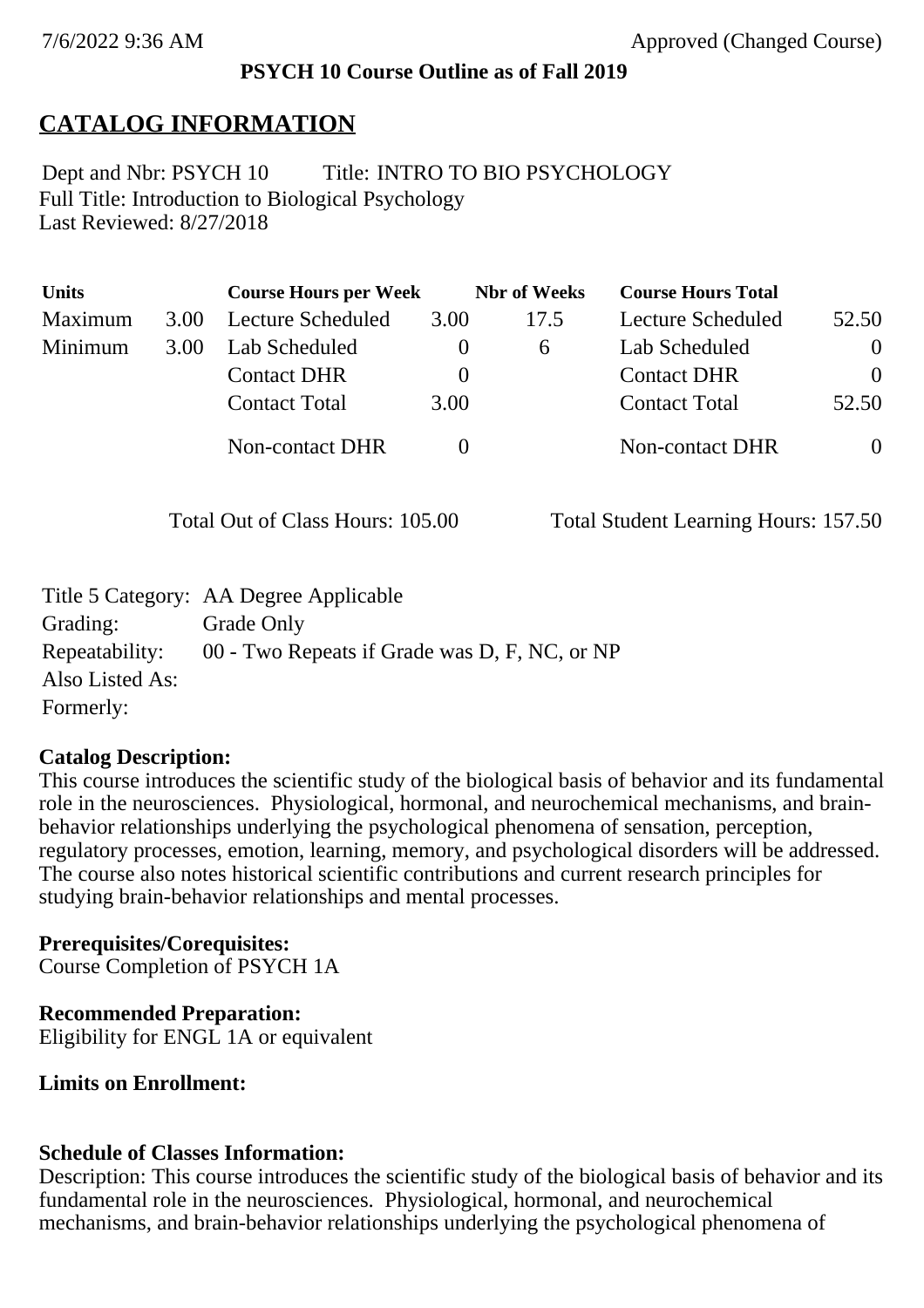sensation, perception, regulatory processes, emotion, learning, memory, and psychological disorders will be addressed. The course also notes historical scientific contributions and current research principles for studying brain-behavior relationships and mental processes. (Grade Only) Prerequisites/Corequisites: Course Completion of PSYCH 1A Recommended: Eligibility for ENGL 1A or equivalent Limits on Enrollment: Transfer Credit: CSU;UC. Repeatability: Two Repeats if Grade was D, F, NC, or NP

## **ARTICULATION, MAJOR, and CERTIFICATION INFORMATION:**

| <b>AS Degree:</b>                                                   | Area<br>D                       | Social and Behavioral Sciences Fall 2018<br>Social Science<br>Social and Behavioral Science<br>Psychology |                                       | Effective:<br>Effective:<br>Fall 2018 | Inactive: |
|---------------------------------------------------------------------|---------------------------------|-----------------------------------------------------------------------------------------------------------|---------------------------------------|---------------------------------------|-----------|
| <b>CSU GE:</b>                                                      | <b>Transfer Area</b><br>D       |                                                                                                           |                                       |                                       | Inactive: |
| IGETC:                                                              | <b>Transfer Area</b><br>4<br>4I |                                                                                                           |                                       | Effective:<br>Fall 2018               | Inactive: |
| <b>CSU Transfer: Transferable</b>                                   |                                 | Effective:                                                                                                | Fall 2018                             | Inactive:                             |           |
| <b>UC Transfer:</b> Transferable                                    |                                 | Effective:                                                                                                | Fall 2018                             | Inactive:                             |           |
| CID:<br>CID Descriptor:PSY 150<br><b>SRJC</b> Equivalent Course(s): |                                 | PSYCH <sub>10</sub>                                                                                       | Introduction to Biological Psychology |                                       |           |

### **Certificate/Major Applicable:**

[Both Certificate and Major Applicable](SR_ClassCheck.aspx?CourseKey=PSYCH10)

## **COURSE CONTENT**

### **Student Learning Outcomes:**

Upon completion of the course, students will be able to:

- 1. Identify basic brain structures and functional neural systems, as related to psychological pathologies.
- 2. Examine brain structures and functional organization relating to language, learning, memory, reward, and sensory/motor systems.
- 3. Compare and contrast the role for neurotransmitters in the etiology and treatment of various psychopathologies such as schizophrenia, depression, anxiety, and substance abuse.

### **Objectives:**

- 1. Define and use biological, physiological, and psychological terminology of the neurosciences.
- 2. Differentiate among specialty areas within Biological Psychology and the related disciplines within the Neurosciences and the types of research that characterize the biopsychological approach.
- 3. Summarize the major issues in human evolution, genetics, and behavioral development that underlie the "biology of behavior."
- 4. Generate and explicate concrete examples of invasive vs. noninvasive research methods and the general principles of research ethics for the study of animals and human beings, including the research safeguards and the peer-review process in science.
- 5. Explain scientific approaches used in methodologies for the study of brain-behavior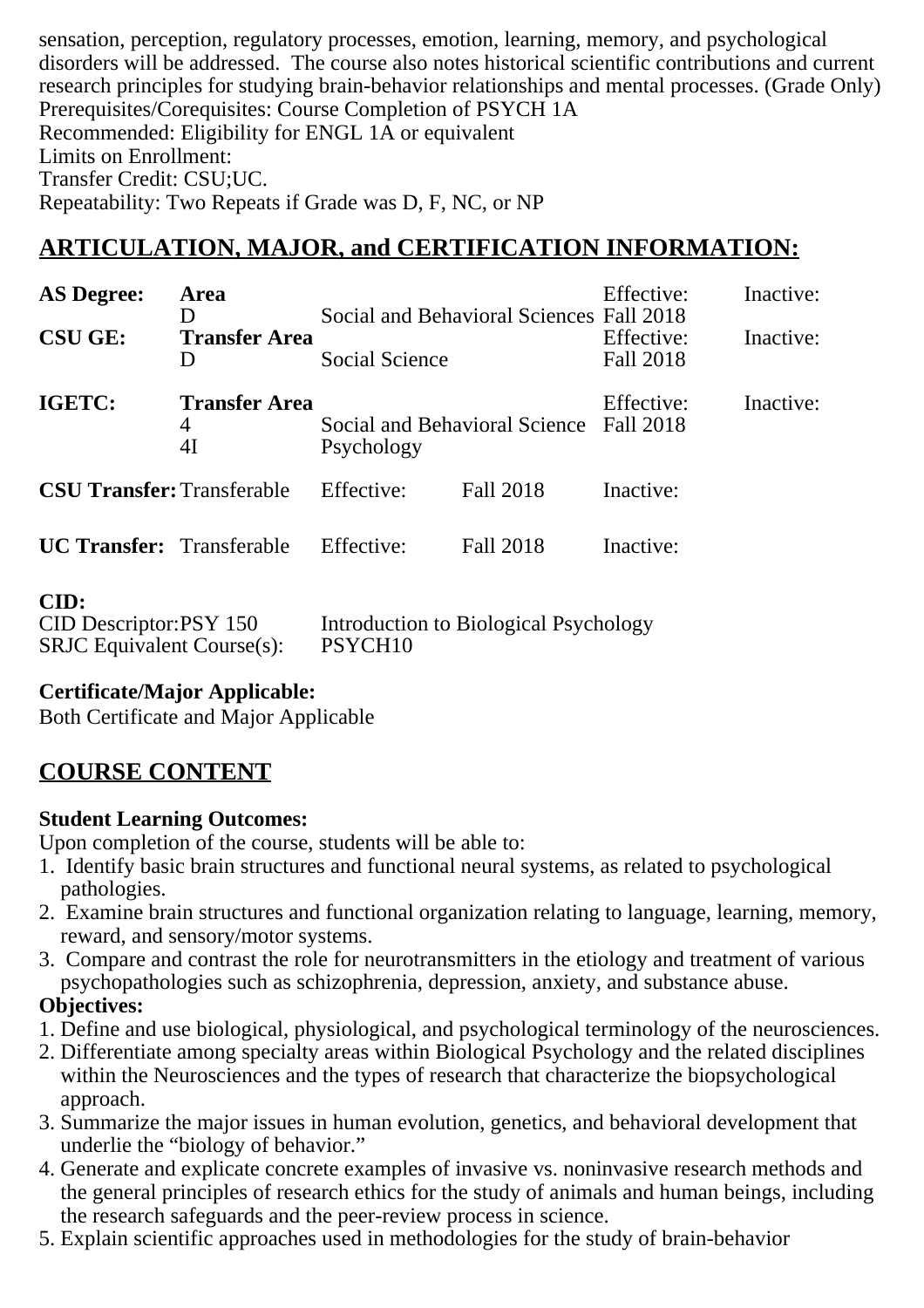relationships.

- 6. Explain the general anatomy and physiology of the nervous system and its relationship to behavior.
- 7. Describe neural conduction and synaptic transmission.
- 8. Discuss the role of the neuroendocrine system as it relates to behavior.
- 9. Exemplify with concrete examples various brain-behavior relationships including ingestive behavior, sexual behavior, sleep, learning, memory, stress, drug dependence, and psychiatric disorders such as affective disorders and schizophrenia.

## **Topics and Scope:**

- I. The Origins of Brain and Behavior
	- A. Perspectives on Brain and Behavior
	- B. Evolution of Brain and Behavior
	- C. Brain Size and Intelligence
- II. The Nervous System's Functional Anatomy
	- A. Overview of Brain Function and Structure
	- B. Nervous, Central, Somatic, and Automatic System's Evolutionary Development
	- C. Basic Principles of Nervous System Function
- III. Functional Units of Nervous System
	- A. Cells of Nervous System
	- B. Internal Structure of Cell
	- C. Genes, Cells, and Behavior
- IV. Neurons and Electrical Signals to Transmit Information
	- A. Electrical Activity of a Membrane
	- B. How Neurons Integrate Information
	- C. How Sensory Stimuli Produce Movement
- V. Neural Communication and Adaptation
	- A. Structure of Synapses, Excitatory and Inhibitory Messages
	- B. Neurotransmitter Systems and Behavior
	- C. Adaptive Role of Synapses in Learning and Memory
- VI. Influence of Drugs and Hormones on the Brain and Behavior
	- A. Principles of Psychopharmacology
	- B. Psychoactive Drugs
	- C. Responses to Drugs and Treating Drug Abuse
- VII. Brain Structures and Functions
	- A. Measuring and Manipulating Brain and Behavior
	- B. Chemical and Genetic Measures of Brain and Behavior
	- C. Neuroscience Research Methods
- VIII. Development and Adaptation of Nervous System
	- A. Neurobiology of Development
	- B. Brain Development and the Environment
- IX. Nature of Sensation and Perception
	- A. Visual System's Functional Anatomy
	- B. Neuronal Activity
- X. Learning and Memory
	- A. Neural Systems Underlying Explicit and Implicit Memories
	- B. Structural Basis of Brain Plasticity
	- C. Recovery from Brain Injury
- XI. Causes of Emotional and Motivated Behavior
	- A. Evolution, Environment, and Behavior
	- B. Identifying the Causes of Behavior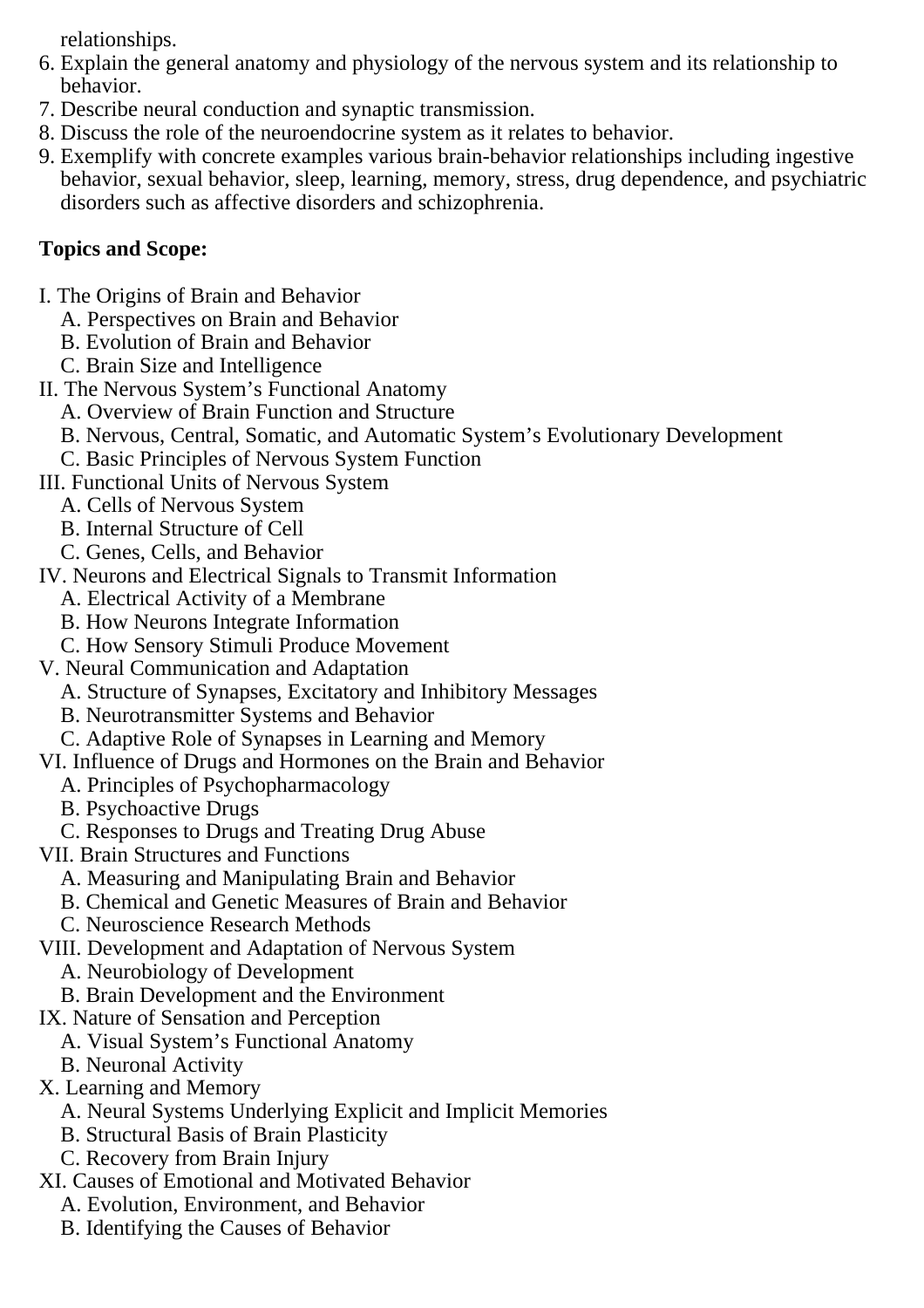C. Control of Regulatory and Non-regulatory Behavior

XII. Sleep, Dream, and the Brain

- A. Neural Basis of the Biological Clock
- B. Neural Basis of Sleep and Sleep Disorders
- C. Sleep and Consciousness
- XIII. The Nature of Thought and the Brain
	- A. Cognition and the Association Cortex
	- B. Cerebral Asymmetry in Thinking
	- C. Intelligence and Consciousness
- XIV. Biological Bases of Psychological Disorders
	- A. Classifying and Treating Brain and Behavioral Disorders
	- B. Understanding and Treating Neurological Disorders
	- C. Understanding and Treating Psychiatric Disorders

### **Assignment:**

- 1. Read approximately 35-60 pages per week and discuss assigned material in the textbook and supplements
- 2. Writing assignments that may include: term/research paper or projects for a minimum of 1250 words
- 3. Oral presentations and/or group projects may be assigned
- 4. Quizzes (0-4), exams (2-3) and one final exam or project

### **Methods of Evaluation/Basis of Grade:**

**Writing:** Assessment tools that demonstrate writing skills and/or require students to select, organize and explain ideas in writing.

Essay, term or research papers; a minimum of 1,250 words for the course

Writing  $10 - 25\%$ 

**Problem Solving:** Assessment tools, other than exams, that demonstrate competence in computational or noncomputational problem solving skills.

**Skill Demonstrations:** All skill-based and physical demonstrations used for assessment purposes including skill performance exams.

**Exams:** All forms of formal testing, other than skill performance exams.

Quizzes, exams and one final exam or project

**Other:** Includes any assessment tools that do not logically fit into the above categories.

| None |  | Problem solving<br>0% |
|------|--|-----------------------|
|------|--|-----------------------|

None Skill Demonstrations<br>  $\begin{array}{c} \text{Skill Demonstructions} \\ 0 - 0\% \end{array}$  $0 - 0\%$ 

| Exams    |  |
|----------|--|
| 75 - 90% |  |